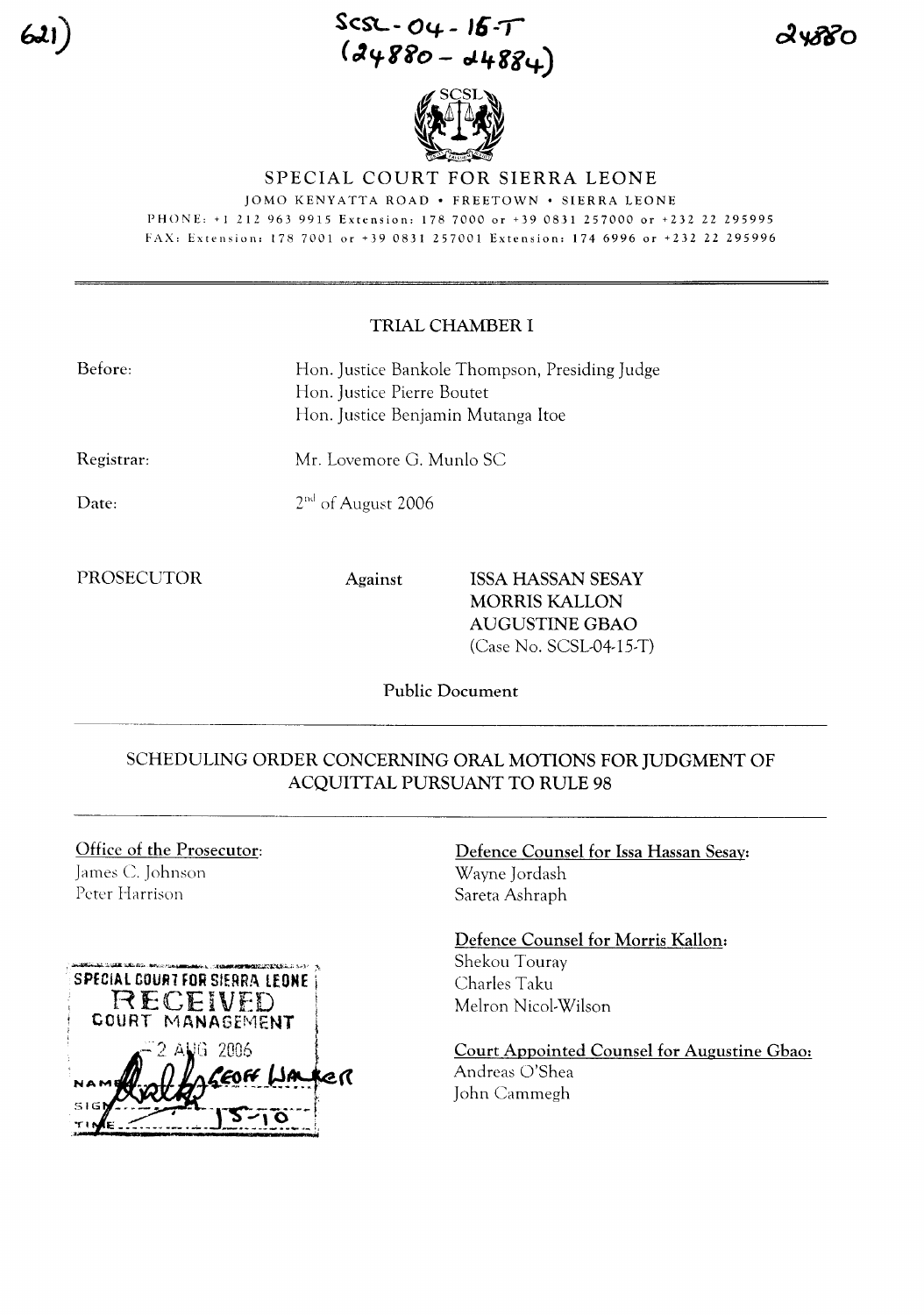**TRIAL CHAMBER I** ("Trial Chamber") of the Special Court for Sierra Leone ("Special Court") composed of Hem. Justice Bankole Thompson, Presiding Judge, Hon. Justice Pierre Boutet, and Hon. Justice Benjamin Mutanga Itoe;

**MINDFUL** of the current applicable provisions of Rule 98 of the Rules of Procedure and Evidence ("Rules") as amended by the Plenary Meeting ofJudges of the Special Court on 13 May 2006, reading as follows:

If, after the close of the case for the prosecution, there is no evidence capable of supporting a conviction on one or more counts of the indictment, the Trial Chamber shall, by oral decision and after hearing the oral submissions of the parties, enter a judgment of acquittal on those counts.

**MINDFUL** of the fact that the new provisions of Rule 98 merely introduced an oral procedure with reference to motions for judgement of acquittal, without modifying the legal standard applicable to these motions, that remains "one that limits and restricts a tribunal only to a determination as to whether the evidence adduced by the Prosecution at the close of its case, is such as is legally capable of supporting a conviction on one or more of the counts in the Indictment";<sup>1</sup>

**NOTING** that the said provisions have been modelled on the corresponding current Rule *98bis* of the ICTY Rules, as last amended on 8 December 2004, reading as follows:

At the close of the Prosecutor's case, the Trial Chamber shall, by oral decision and after hearing the oral submissions of the parties, enter a judgement of acquittal on any count if there is no evidence capable of supporting a conviction.

**NOTING** that, according to the most recent jurisprudence of the ICTY concerning judgments of acquittal, the adoption of an oral procedure was intended, *inter alia,* to expedite the process involving these motions, while not in any way diminishing a Chamber's responsibility to make a considered decision;<sup>2</sup>

( :,,,,, No, SCSL,O+ 1ST P **/-** '~

 $k$ AF

<sup>&</sup>lt;sup>1</sup> Prosecutor v. Norman, Fofana and Kondewa, Case No. SCSL-04-14-T, Decision on Motions for Judgment of Acquittal Pursuant to Rule 98, 21 October 2005, para. 34. See also *id.,* para. 37: "to arrive at a determination as to whether the evidence so far adduced by the Prosecution is capable of supporting a conviction or not, we should not, at this stage, delve into examining factors that are considered as the real basis for justifying a finding of 'proof beyond reasonable doubt' such as an exhaustive analysis or examination of the quality and reliability of the evidence so far available in the records and even the credibility of the witnesses."

<sup>.</sup> See ProesClltor 1. Oric, Case No. IT-03.68.T, Transcripts, 3 June 2005, p. 8879; See *Prosecutor v. Kmjisnik,* Case No. IT-OO· 3l)·T, Transcripts, 17 May 2005, p. 13088.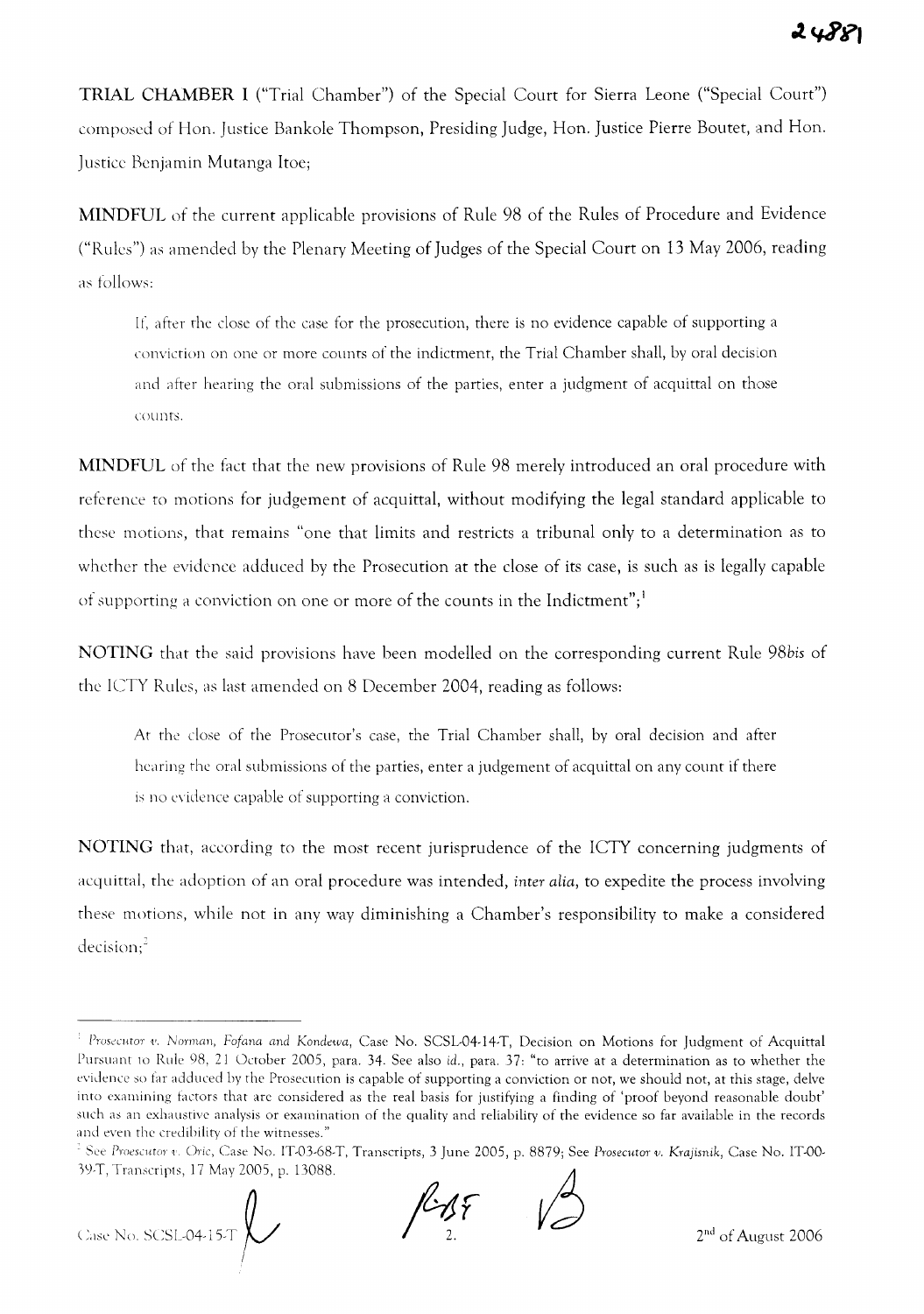NOTING that at the Status Conference for the RUF held on the 19<sup>th</sup> of June 2006, the Presiding Judge directed both the Office of the Prosecutor ("Prosecution") and Defence to file Position Papers on the Implementing Modalities in respect of the amended Rule 98;

HAVlNG CONSIDERED the "Joint Defence Position Paper on Implementing Rule 98 Modalities, filed jointly by the Defence Team of each Accused on the 11<sup>th</sup> of July, 2006 ("Defence Joint Position Paper");

HAVlNG CONSIDERED the "Prosecution Position Paper on Implementing Modalities for Rule 98", filed by the Prosecution on the  $11<sup>th</sup>$  of July, 2006 ("Prosecution Position Paper");<sup>3</sup>

NOTING that both the Prosecution and Defence submitted that the filing of an advance notice of the specific issues that the Defence intends to address in their oral submissions pursuant to Rule 98 would promote fairness and efficiency of the proceedings under this Rule;<sup>4</sup>

NOTING that in its Joint Position Paper, the Defence submit that the outcome of the Rule 98 proceedings "will have a negligible effect, if any" on the preparation of their case;<sup>5</sup>

NOTING that the Prosecution has closed its case on Wednesday, the 2<sup>nd</sup> of August 2006;

NOTING that the Special Court will observe a judicial recess from the 7<sup>th</sup> of August, 2006 until the  $18<sup>th</sup>$  of August, 2006, inclusive;<sup>6</sup>

CONSIDERING that it is in the interests of justice and in keeping with the conduct of a fair and expeditious trial, for the Chamber in the circumstances of this case to issue a scheduling order for the implementing modalities of an Oral Motion for Judgement of Acquittal at this time;

PURSUANT to Article 17 of the Statute of the Special Court and Rules *26bis,* 54 and 98 of the Rules;

# THE CHAMBER ORDERS

Case No. SCSL04-15-7  $\int_{0}^{2\sqrt{3}}$ 

 $^3$  See also Corrected Annex to Prosecution Position Paper on Implementing Modalities for Rule 98, 13 July 2006.

 $^4$  See correspondence from the Chief of Prosecution dated the  $14^{\rm th}$  of June, 2006 entitled "RUF Status Conference -Application of Rule 98, as Amended"; Prosecution Position Paper, para. 24. See also Defence Joint Position Paper, para. 2).

 $5$  Defence Joint Position Paper, paras 11, 28.

Order Scheduling Judicial Recess and Authorization pursuant to Rule 4, 15 June 2006.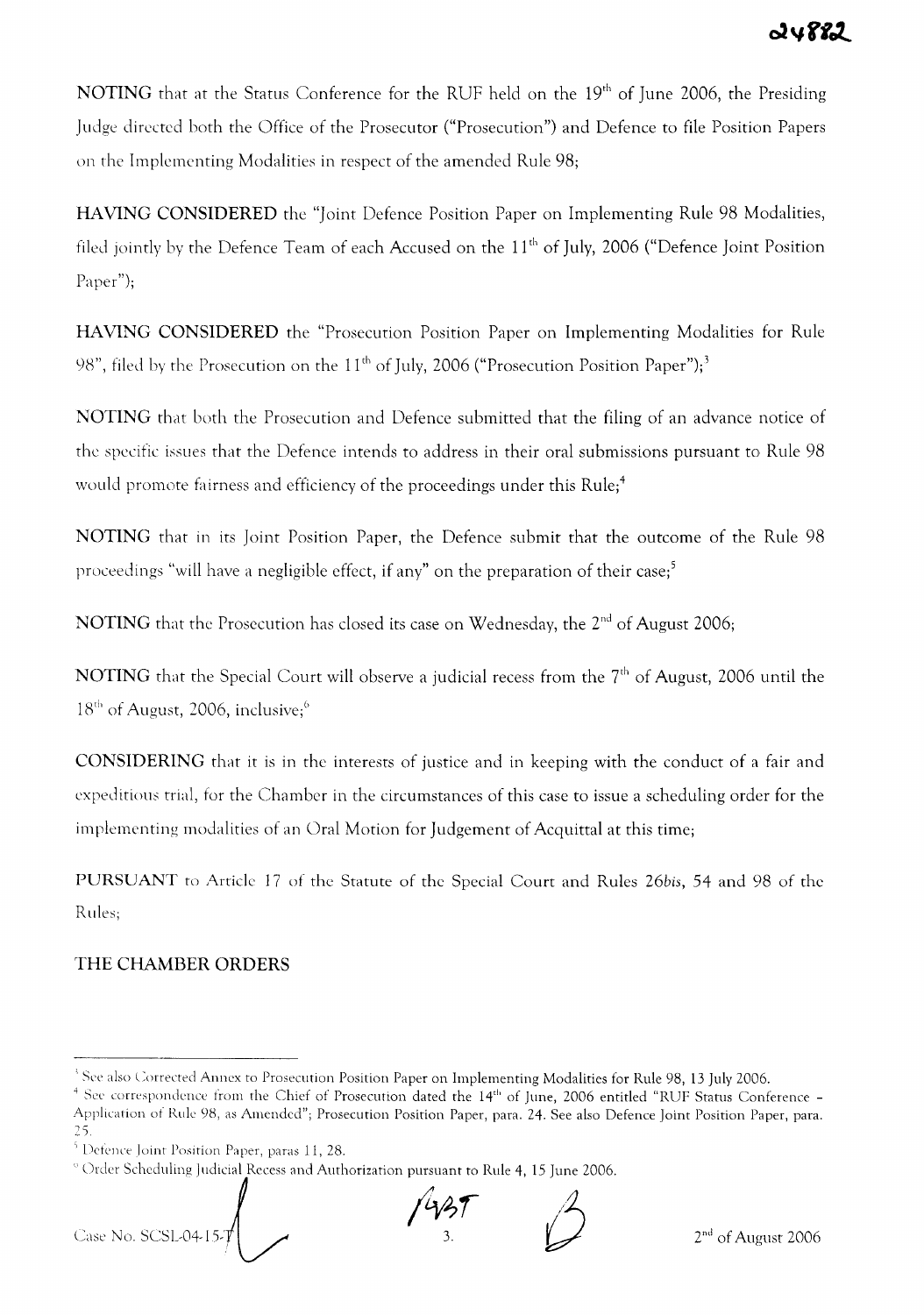That each Defence Team should notify by no later than Friday, 4<sup>th</sup> of August, 2006 at 04:00pm this Chamber and the Prosecution whether it intends to apply for an Oral Motion for Acquittal;

# And, in the affirmative, **ORDERS AS FOLLOWS:**

- 1) That each Defence Team shall file by no later than Monday, the  $25<sup>th</sup>$  of September 2006, at 4:00 pm a Skeletal Argument identifying and notifying in a clear and concise manner the specific issues per each count of the current Indictment, as well as any legal argument, that the Defence intend to raise in their oral submissions. The Skeletal Argument shall accordingly indicate the specific evidence considered relevant to each of the said specific issues, as follows:
	- a. In relation to witnesses: the witness pseudonym or public name as well as the date, page and line of the relevant transcripts of his or her testimony;
	- b. In relation to exhibits: the exhibit number and page reference;

The Skeletal Argument shall also contain a list of authorities that the Defence intend to refer to in their legal arguments, if any;

- 2) That the Prosecution shall file by no later than Friday, the  $6<sup>th</sup>$  of October 2006 at 4:00 pm a Notice indicating whether it concedes that the Prosecution did not meet the standard of Rule 98 in relation to any of the issues raised by the Defence **in** its Skeletal Arguments, or in rclation to any other issue, as well as any evidence or authority that the Prosecution intends to refer to during the oral submission **in** response to the Defence issues raised in their Skeletal Arguments. The Prosecution Notice shall accordingly indicate the specific evidence considered relevant, as follows:
	- a. In rclation to witnesses: the witness pseudonym or public name as well as the date, page and line of the relevant transcripts of his or her testimony;
	- b. In relation to exhibits: the exhibit number and page reference;

The Prosecution Notice shall also contain a list of authorities that the Prosecution intends to refer to in its legal arguments, if any;

3) Oral submissions of both parties pursuant to Rule 98 of the Rules will be heard between Monday, the  $16<sup>th</sup>$  of October 2006 and Tuesday, the  $17<sup>th</sup>$  of October 2006 if necessary. Each Defence Team shall have a maximum of 2 hours to present its oral submissi Each Defence Team shall have a maximum of 2 hours to present its oral submissions,<br>Case No. SCSL-04-15-T<br>2<sup>nd</sup> of August 2006